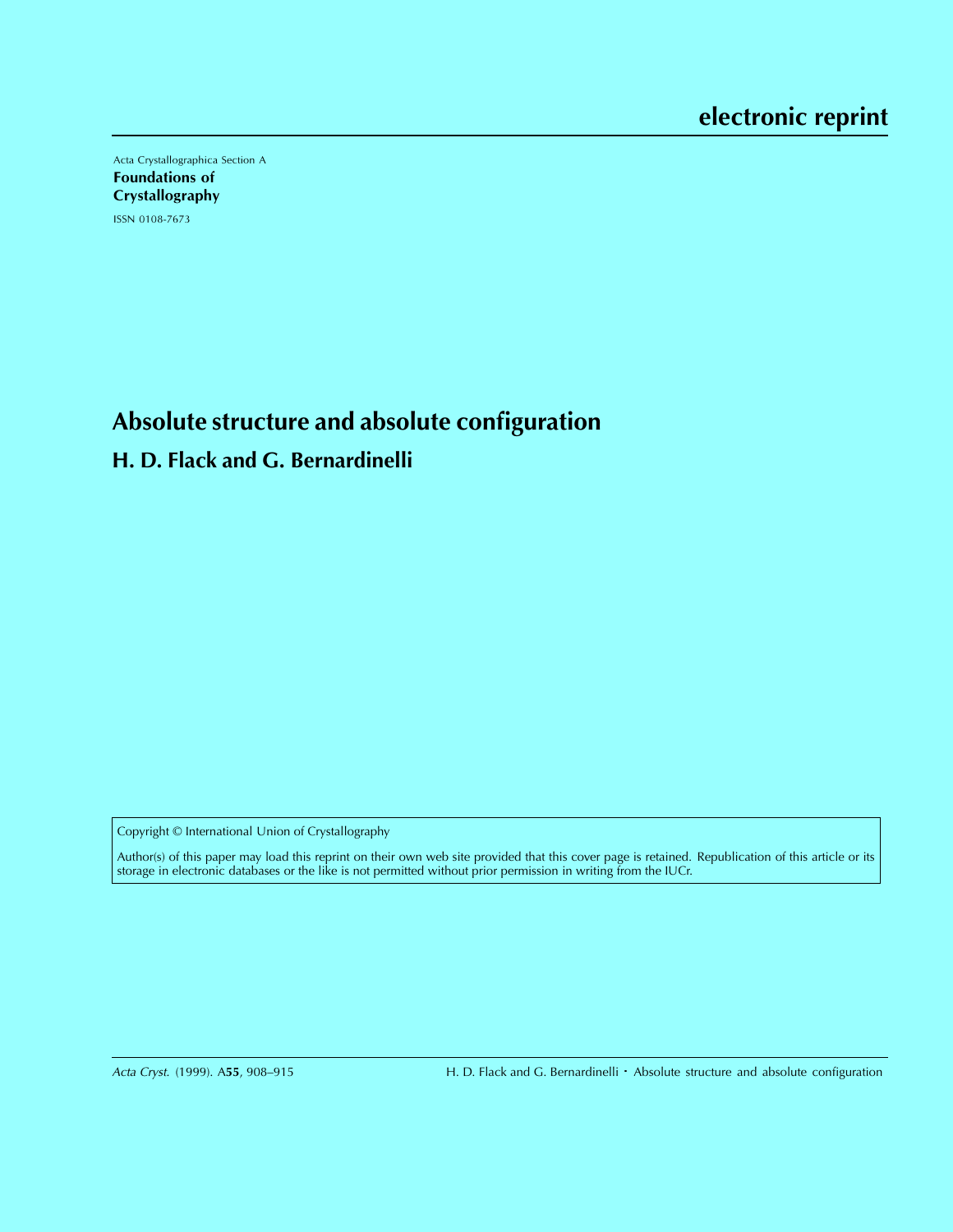Acta Cryst. (1999). A55, 908-915

## Absolute structure and absolute configuration

H. D. FLACK<sup>\*</sup> AND G. BERNARDINELLI

Laboratoire de Cristallographie, University of Geneva, 24 quai Ernest Ansermet, CH-1211 Genève 4, Switzerland. E-mail: howard.flack@cryst.unige.ch

(Received 13 January 1999; accepted 19 March 1999 )

#### Abstract

Fundamental notions concerning absolute structure and absolute configuration, and their determination from single-crystal diffraction measurements, are presented and reviewed. A glossary of terms with definitions useful in this field is provided. For absolute structure and its determination, the separate but interacting influences of the structure and the inversion-distinguishing power of an X-ray diffraction experiment with dispersive scatterers are examined. Important experimental and algorithmic details of the current methods used for absolute-structure determination are provided. Characterization of crystals for absolute-structure determination and of molecules for absolute-configuration determination are treated. Attention is given to the analysis of absolute structure and absolute configuration in twinned crystals.

#### 1. Glossary of terms

Absolute configuration. The spatial arrangement of the atoms of a physically identified chiral molecular entity (or group) and its stereochemical description (e.g.  $R$  or  $S$ ,  $P$  or  $M$ ,  $D$  or  $L$  etc.).

Absolute structure. The spatial arrangement of the atoms of a physically identified noncentrosymmetric crystal and its description by way of unit-cell dimensions, space group and representative coordinates of all atoms.

Chiral. Having the property of chirality (Moss, 1996). Chirality. The geometric property of a rigid object (or spatial arrangement of points or atoms) of being nonsuperposable on its mirror image; such an object has no symmetry operations of the second kind (a mirror plane, m; a centre of inversion,  $\overline{1}$ ; a roto-inversion axis,  $\overline{N}$ ). If the object is superposable on its mirror image, the object is described as being achiral [Moss (1996), modified for H-M symbols].

Chirality sense. The property that distinguishes enantiomorphs. The specification of two enantiomorphic forms by reference to an oriented space, e.g. of a screw, a right-threaded one or a left-threaded one. The expression opposite chirality is short for opposite chirality sense (Moss, 1996).

Enantiomer. One of a pair of molecular entities which are mirror images of each other and nonsuperposable (Moss, 1996).

 $\bigcirc$  1999 International Union of Crystallography and the Crystallographica Section A ( $\bigcirc$  1999 International Union of Crystallographica Section A ( $\bigcirc$  1999 ISSN 0108-7673 ( $\bigcirc$  1999 Printed in Great Britain - all rights reserved

Enantiomerically pure/enantiopure. A sample in which all molecules have (within the limits of detection) the same chirality sense. Use of homochiral as a synonym is strongly discouraged (Moss, 1996).

Enantiomorph. One of a pair of chiral objects or models that are nonsuperposable mirror images of each other (Moss, 1996).

Flack (1983) parameter. The parameter  $x$  in the structure-amplitude equation

$$
G^{2}(h, k, l, x) = (1 - x)|F(h, k, l)|^{2} + x|F(\bar{h}, \bar{k}, l)|^{2}
$$

(Flack, 1983).

Inversion twin. An inversion twin consists of centrosymmetrically related crystalline domains. The symmetry operation relating domain structures in an inversion twin is that of a centre of symmetry.

Racemate. An equimolar mixture of a pair of enantiomers. It does not exhibit optical activity. The chemical name or formula of a racemate is distinguished from those of the enantiomers by the prefix  $(\pm)$  or rac- (or racem-) or by the symbols RS and SR (Moss, 1996).

Racemic. Pertaining to a racemate (Moss, 1996).

Racemic compound. A crystalline racemate in which the two enantiomers are present in equal amounts in a well defined arrangement within the lattice of a homogeneous crystalline addition compound (Moss, 1996).

Racemic conglomerate. An equimolar mechanical mixture of crystals, each one of which contains only one of the two enantiomers present in a racemate. The process of its formation on crystallization of a racemate is called spontaneous resolution, since pure or nearly pure enantiomers can often be obtained from the conglomerate by sorting (Moss, 1996).

#### 2. Introduction

... la dissolution laisse déposer, après quelques jours, des cristaux qui ont tous exactement les mêmes angles, le même aspect; et pourtant, à coup sûr, l'arrangement moléculaire dans les uns et les autres est tout à fait différent. (Pasteur, 1848.)

Absolute structure is a crystallographer's term and applies to noncentrosymmetric crystal structures. Absolute configuration is a chemist's term and refers to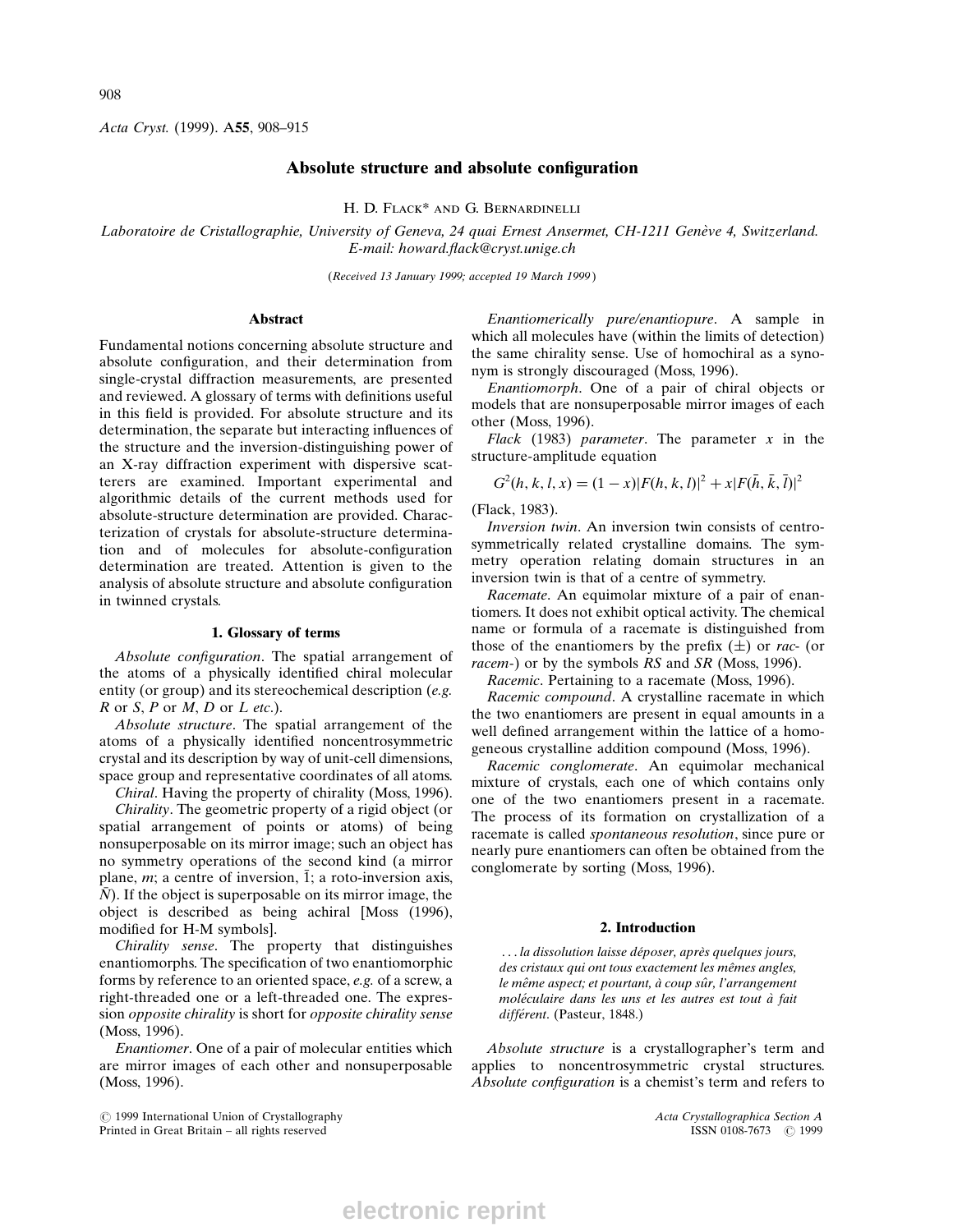chiral molecules. Note particularly that both the entity under consideration, viz crystal structure versus molecule, and the symmetry restrictions, viz noncentrosymmetric versus lack of mirrors, centres of symmetry and roto-inversions, are different. Both terms concern the complete specification of the spatial arrangement of atoms with respect to inversion. Discussion and justification of our choice of definition of these two terms will be deferred until a later section. As the word absolute appears as a qualifier, an impression is generated that a complete, justified, invariant and transferable specification of the spatial arrangement of the atoms is being made available. In practice, such desirable conditions may not have been achieved.

Structure analysis and information technology have advanced greatly since other authors (Glazer & Stadnicka, 1989; Jones, 1984a,b, 1986b; Rogers, 1975, 1981) have warned about the misuse and misunderstanding of the terms absolute structure and absolute configuration and related concepts. The advent of the Crystallographic Information File, CIF (Hall et al., 1991), has created the requirement for the clear definition of data items concerned with the reporting of absolute structure and absolute configuration and permits their machine validation. Modern single-crystal structure-analysis systems use the Flack parameter (Flack, 1983; Bernardinelli & Flack, 1985, 1987) to estimate absolute structure, a method which was in its infancy at the time of the previous reports. Moreover, the availability of area detectors and synchrotron-radiation sources offers improved opportunities for data collection, which have made the determination of absolute structure more widely applicable than previously.

The current paper presents the fundamental notions associated with the determination and reporting of absolute structure and absolute configuration from crystal structure analysis. The topics treated have been chosen on the basis of private communications with the authors and of a comprehensive study of all papers in Acta Crystallographica Section C, Vol. 52 (1996). The latter will be presented in detail in a future paper (Flack & Bernardinelli, 1999). The overall objective is to identify shortcomings in present practice and to provide a basis for improvement. To this effect, we provide a glossary of important terms in this field, have negotiated new or improved definitions for CIF data names and, with the further paper, provide a checklist in algorithmic form for use by publishers of crystal-structure journals.

The terms in the glossary  $(\S1)$  related to absolute structure and absolute configuration have been gathered together with the needs of the principal user groups in mind, viz structure analysts and chemists. The terms chosen for inclusion are those that have been used and adhered to in the present article and the definitions are thought to be the clearest available corresponding to current usage. Their source has been cited if not original to the present paper. Of particular interest was Basic

Terminology of Stereochemistry, IUPAC Recommendations 1996 (Moss, 1996). No discussion is presented of terms not included in the list.

#### 3. Absolute structure

## 3.1. Inversion-distinguishing power

The central problem in absolute-structure determination is the capacity to distinguish between an image of the crystal structure and that of a centrosymmetrically related one. A successful structure analysis on a crystal with a noncentrosymmetric structure will always produce a list of atomic coordinates corresponding to a single noncentrosymmetric spatial arrangement of atoms in the crystal, whether or not the data are capable of distinguishing between this arrangement and its inverse. Where the inversion-distinguishing power is low, the result is in reality a choice between two centrosymmetrically related images, although only one image of the structure is presented. One may say that the structure determination is ambiguous. On the other hand, where the inversion-distinguishing power is sufficiently high, one may assert that the model and the crystal as mounted on the diffractometer correspond one to another. The structure determination is potentially absolute.

## 3.2. Right-handed axes

As emphasized and discussed by Rogers (1975), right-handed sets of axes must be used at every stage of an analysis of absolute structure. Of particular danger for the structure analyst are basis transformations performed to bring the unit cell into a standard setting.

#### 3.3. Inversion twins

Crystals may be twinned by growth or phase transformation. Of relevance to the study of absolute structure and absolute configuration is the occurrence of inversion twins. Twinning by inversion is characteristic of crystal structures displaying a noncentrosymmetric space group. In an inversion twin, the crystal lattice  $(i.e.$ the lattice translations after removing the atoms) is maintained throughout the whole volume of the sample, but the atoms and molecules take up either one spatial arrangement or the inverted one depending on the position within the crystal. A visual model of an inversion twin, applicable to chiral crystal structures, is to imagine the individual components of a racemic conglomerate being stuck together with their lattices being perfectly oriented. The inversion-twinned crystal is an oriented solid-state mixture of inverted structures. Inversion-twinned crystals do not form from an enantiopure sample of a substance.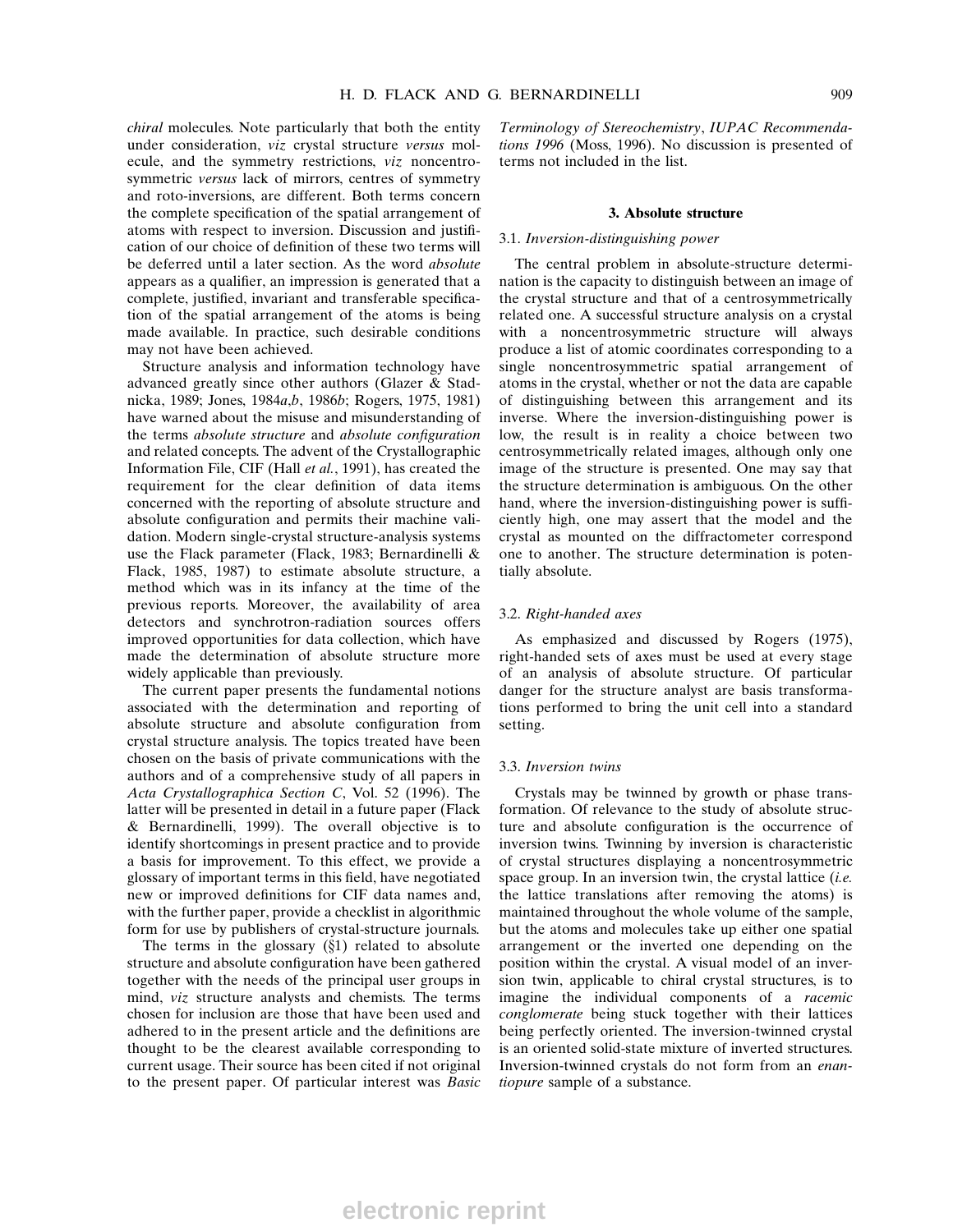## 4. Determination of absolute structure by X-ray diffraction with dispersive scatterers

We owe to Coster et al.  $(1930)$  the first demonstration that X-ray diffraction using anomalous scattering can distinguish a noncentrosymmetric crystal structure from its inverted image. Previous to this experiment, the inversion-distinguishing power of X-ray diffraction was considered to be zero as expressed in Friedel's law. X-ray anomalous scattering is a second-order effect, making its inversion-distinguishing power small but nevertheless significant. By comparison, optical systems using visible light and lenses have a very high inversion-distinguishing power. The presence of significant dispersive scatterers in a noncentrosymmetric crystal structure leads to the intensity distribution in the X-ray diffraction pattern revealing the true point symmetry of the structure (crystal class), rather than that of its supergroup containing a centre of symmetry (Laue symmetry). Modern technology is such that the observation of intensity differences between Friedel opposites (hkl and  $\bar{h}\bar{k}\bar{l}$ ) is now the rule rather than the exception. It follows that, with the capacity to produce data displaying the symmetry of the crystal class, it is now routinely possible to distinguish a noncentrosymmetric structure from its inverse, thus opening the way to the determination of absolute structure by X-ray diffraction from a single crystal.

An advantage of distinguishing a noncentrosymmetric structure from its inverse in the refinement of a crystal structure is the more realistic modelling that it affords, with the consequent improvement in statistical measures of fit. The capacity of a refinement to adapt to an inverted model can be startling for a crystal structure in a space group in which the origin cannot be fixed with respect to the symmetry elements of the space group (point groups: 1, 2,  $m, mm2, 4, 4mm, 3, 3m$ , 6, 6mm). Under the conditions leading to a polar dispersion error (Ueki et al., 1966; Cruickshank & McDonald, 1967), displacement of the apparent position of the atoms along the free directions will compensate for any mistake in the absolute structure or anomalous-dispersion contribution. Thus the need to avoid systematic errors, which may arise in the atomic positional coordinates and bond lengths when a polar dispersion error occurs, turns realistic modelling of the inversion possibilities from an advantage into a necessity. It is also well established (Jones et al., 1988) that an inverted structure model gives rise to false, although plausible, ghost atoms in an electron-density map.

The main routine method for distinguishing a noncentrosymmetric structure from its inverse when anomalous scattering is significant is use of the Flack (1983) parameter. The most common alternative to this is Hamilton's (1965) R-factor-ratio test.

#### 4.1. Flack (1983) parameter

In essence, any noncentrosymmetric crystal is treated as being a twin by inversion and the fractional contributions of the twin components are considered as variable during the least-squares refinement of the crystal structure. The underlying squared structure-amplitude equation is

$$
G^{2}(h, k, l, x) = (1 - x)|F(h, k, l)|^{2} + x|F(\bar{h}, \bar{k}, l)|^{2}.
$$

When  $x$  takes a value of zero, the atomic arrangement of the model and the crystal are identical; when  $x$  takes a value of one, the atomic arrangement of the model and that of the crystal are inverted one with respect to the other. For a twinned crystal,  $x$  gives a measure of the relative amounts of the structure and its inverse in the crystal. Full details of the use and advantages of this approach have been given by Flack (1983), Bernardinelli & Flack (1985, 1987) and Flack & Schwarzenbach (1988). The reciprocal of the standard uncertainty of  $x$  is a direct measure of the inversion-distinguishing power of the diffraction measurement, while  $x$  itself is a way of indicating what has been distinguished. Under conditions where a polar dispersion error may occur, one witnesses large correlations between the Flack (1983) parameter and the atomic coordinates along the originfree directions.

The implementation of the Flack parameter in the widely used refinement program SHELXL93/ SHELXL97 (Sheldrick, 1993/1997) uses a special algorithm requiring care in its interpretation. Details will be given by Flack & Bernardinelli (1999).

## 4.2. Hamilton's (1965) R-factor-ratio test

As applied to absolute-structure determination, Hamilton's (1965) test was subject to a very critical analysis by Rogers (1981), casting doubt on its fundamental validity in this case. This work gave rise to a flurry of activity (Jones, 1984a,b, 1986a,b; Jones & Meyer-Bäse, 1987; Flack, 1983; Bernardinelli & Flack, 1985, 1987; Glazer & Stadnicka, 1989) and the emergence of the Flack (1983) parameter. The basis of Hamilton's method is the comparison of the conventional or weighted  $R$  factors from two models of the structure, *i.e.* the refined model and its inverse. The study by Flack & Bernardinelli (1999) of published structures shows that Hamilton's test is almost always being applied incorrectly in current practice. It is worth mentioning yet again (Flack, 1983; Bernardinelli & Flack, 1985) that the Hamilton test cannot take account of the effects of inversion twinning. R values that are judged to be insignificantly different by Hamilton's test may represent situations where either the inversiondistinguishing power is too low or where the crystal is twinned by inversion.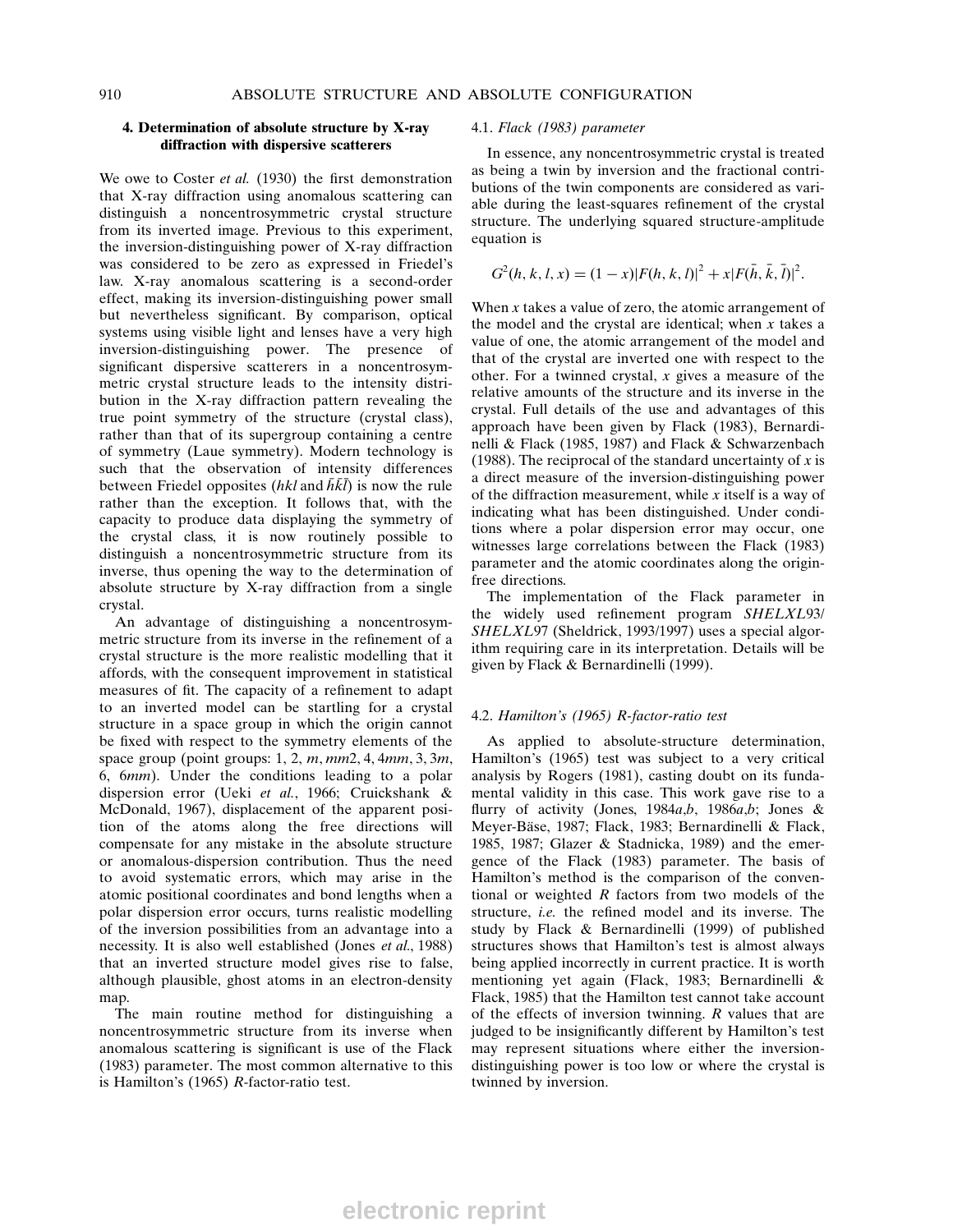## 4.3. Enhancing inversion-distinguishing power

It is most instructive to examine the conditions controlling the inversion-distinguishing power in an X-ray diffraction experiment with dispersive scatterers. This will be studied by a simple model. Let the nondispersive light atoms make a contribution  $\mathbf{F}_L(\mathbf{h})$  to the structure factor  $F(h)$  of

$$
\mathbf{F}_L(\mathbf{h}) = L[\cos(\varphi_L) + i\sin(\varphi_L)]
$$

obtained by summing over all light atoms in the unit cell. Let the dispersive heavy atoms be all of the same kind and let their contribution  $\mathbf{F}_H(\mathbf{h})$  (obtained by summation over all heavy atoms in the unit cell) to  $F(h)$  be

$$
\mathbf{F}_H(\mathbf{h}) = (H + iH'')[\cos(\varphi_H) + i\sin(\varphi_H)].
$$

Then

$$
\mathbf{F}(\mathbf{h}) = \mathbf{F}_L(\mathbf{h}) + \mathbf{F}_H(\mathbf{h})
$$

and the difference in intensity between Friedel opposites

$$
\Delta(\mathbf{h}) = |\mathbf{F}(\mathbf{h})|^2 - |\mathbf{F}(\bar{\mathbf{h}})|^2 = 4LH'' \sin(\varphi_L - \varphi_H).
$$

The inversion-distinguishing power depends on the values of  $\Delta$  for all reflection pairs in a data set and a rough measure is obtained from

$$
\langle |\Delta| \rangle \simeq 4 \langle L \rangle \langle |H''| \rangle \langle |\sin(\varphi_L - \varphi_H)| \rangle.
$$

 $\langle |\Delta| \rangle$  will increase as the values of  $\Delta$  increase and it will be zero when  $\Delta$  is systematically zero over all reflections. This occurs when (a)  $L = 0$ , *i.e.* all atoms in the unit cell are dispersive but of the same kind as occurs in the structure of a chemical element even if noncentrosymmetric, (b)  $H'' = 0$ , *i.e.* there are no dispersive scatterers as occurs in the application of Friedel's law, and (c)  $sin(\varphi_L - \varphi_H) = 0$  as occurs in centrosymmetric structures regardless of the choice of origin. The conditions that lead to a large value of  $\langle |\Delta| \rangle$  are evident. Both  $\langle L \rangle$  and  $\langle H'' \rangle$  must be as large as possible, *i.e.* there must be sizeable nondispersive and dispersive contributions in the unit cell.  $\langle H'' \rangle$  may be increased by a change of X-ray wavelength. In general, the trigonometric term in  $\langle |\Delta| \rangle$  will take a nonzero value but it will tend to zero if  $\varphi_L$  and  $\varphi_H$  are strongly correlated, as occurs if both the light- and the heavy-atom substructures are centrosymmetric or close to it. On the other hand, if the light-atom substructure is clearly noncentrosymmetric, the heavy-atom substructure may be (pseudo-) centrosymmetric or contain some other (pseudo-) symmetry operation of the second kind. In other words, the inversion-distinguishing power of an X-ray diffraction experiment is increased by the inclusion of dispersive scatterers, there being very few restrictions on the position of the dispersive atoms within the crystal structure. A simple application of this effect is to cocrystallize the compound investigated with a molecule such as  $\text{CCl}_4$ . In such a way, an achiral

dispersive molecule may be used in the determination of the absolute configuration of a chiral nondispersive molecule.

#### 4.4. Intensity data

It is commonly admitted, albeit reluctantly, that in a satisfactory raw intensity data set there should be at least one measurement from each set of symmetryequivalent reflections out to the resolution limit chosen for the study. From this raw set, a reduced data set of unique reflections is produced by averaging symmetryequivalent reflections. For the purposes of structure refinement and absolute-structure determination of a noncentrosymmetric crystal structure, the correct symmetry to use for the averaging process is that of the crystal class, in which, of course,  $\overline{h}\overline{k}\overline{l}$  is not symmetryequivalent to hkl. Use of a symmetry other than that of the crystal class, for example the Laue symmetry, needs to be justified in each particular case. In principle, there is an advantage to keeping hkl and  $\bar{h}\bar{k}\bar{l}$  separate, even if the absolute structure of the crystal is known at the outset. To demonstrate this advantage, consider the halfsum, S, and the half-difference, D, of the squared model structure amplitudes dependent on  $x$ , the Flack (1983) parameter:

$$
S = \frac{1}{2} [G^2(h, k, l, x) + G^2(\bar{h}, \bar{k}, \bar{l}, x)]
$$
  
=  $\frac{1}{2} [F(h, k, l)]^2 + [F(\bar{h}, \bar{k}, \bar{l})]^2]$ 

and

$$
D = \frac{1}{2} [G^2(h, k, l, x) - G^2(\bar{h}, \bar{k}, \bar{l}, x)]
$$
  
=  $\frac{1}{2} (1 - 2x) [ |F(h, k, l)|^2 - |F(\bar{h}, \bar{k}, \bar{l})|^2 ]$   
=  $1/2(1 - 2x) \Delta$ .

 $S$  is independent of  $x$  and thus contains only structural information corresponding to a 50% inversion-twin model. D may be systematically zero over a whole set of data, in which case  $D$  evidently contains no structural information. This occurs either when  $x = \frac{1}{2}$ , an equivolume inversion twin, or when  $\Delta = 0$ , a situation studied in the previous paragraph. With D not systematically zero, it is not possible to write  $D$  as a function of  $x$  and  $S$  only. Thus, from the functional form of  $D$ , one sees that it contains both information on the distinguishability of the structure from its inverse and structural information supplementary to that contained in S. The information content of crystal-class averaged data is higher or at least equal to that of Laue-symmetry averaged data. An informal measure of the excess structural information in crystal-class averaged data is afforded by its capacity to phase reflections in single or multiple anomalous-scattering techniques or to define the Flack (1983) parameter during refinement.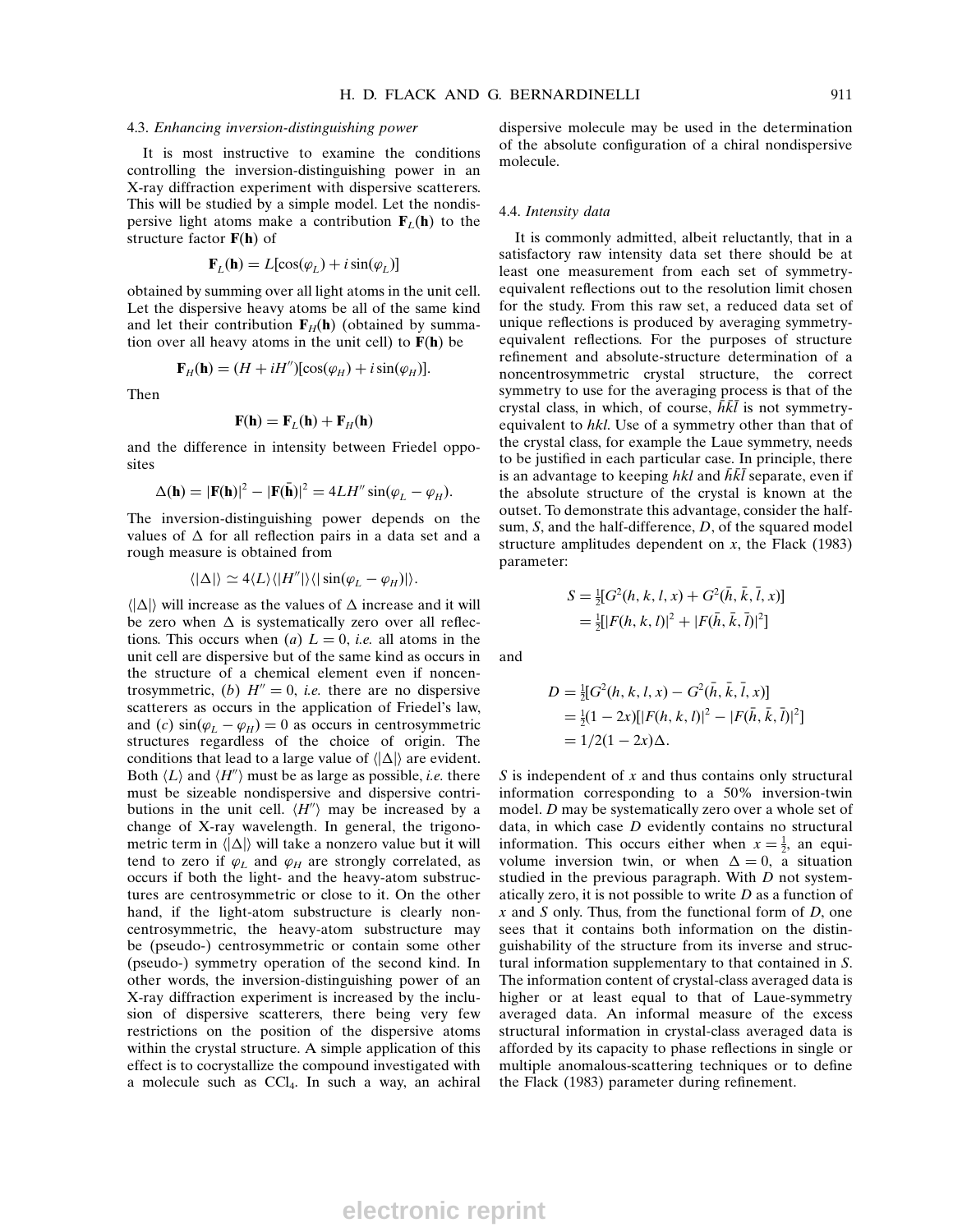## 5. Determination of absolute structure by X-ray diffraction using an internal chiral reference

The presence in a crystal structure of enantiopure chiral molecules, groups or chiral centres of known absolute configuration leads directly to the determination of the absolute structure of the whole crystal by making the image of the atomic arrangement correspond to that of the known chiral molecule. The chiral molecules (or groups or centres) thus act as an internal reference. It may be introduced as part of the crystal by chemical reaction or cocrystallization using an enantiopure sample of the reference substance. The internal-reference technique is necessarily limited to chiral crystal structures due to the enantiopurity of the reference substance. By using an internal chiral reference, the determination of the absolute structure does not need dispersive scatterers to be present. If present, the effects of anomalous scattering must confirm the known absolute configuration of the reference. It is important to stress that the correctness of absolute-structure determination using an internal chiral reference depends crucially on the knowledge of the enantiopurity of the reference material and its indicated absolute configuration.

## 6. Determination of absolute configuration from absolute structure

Bijvoet (1949) and Peerdeman et al. (1951) achieved the first determination of absolute configuration by  $X$ -ray diffraction. In the terms used here, we would say that the absolute structure of the crystal was first determined by single-crystal X-ray diffraction with dispersive scatterers followed by the deduction of the absolute configuration from this.

Not all valid determinations of absolute structure can necessarily lead to the assignment of an absolute configuration.

Space-group restriction: the simplest restriction is one of space-group symmetry. If the space group contains symmetry operations of the second kind, it must occur that these operate either intramolecularly, forcing the individual molecules to be achiral, or intermolecularly, forcing an arrangement of pairs of opposite enantiomers. Thus, in the first case, the molecules are achiral and in the second a racemate is present. It is only in crystals displaying space groups containing exclusively symmetry operations of the first kind (point groups: 1, 2, 222, 4, 422, 3, 32, 6, 622, 23, 432) that the determination of absolute configuration is possible.

Chiral molecular entity restriction: to comply with the definition of absolute configuration, one needs to identify a chiral molecular entity and its spatial arrangement in the crystal structure. For example, Bijvoet (1949) and Peerdeman et al. (1951) established the absolute configuration of the tartrate anion (a chiral molecule) but correctly made no claims to have performed so for

the sodium or rubidium cations, which are not molecules. The intramolecular symmetry operations of the second kind forcing a molecule to be achiral are either crystallographic (see space-group restriction) or noncrystallographic. The spatial arrangement of a candidate molecule for absolute-configuration determination must be examined for noncrystallographic symmetry operations of the second kind. If any are found, the molecule is achiral and its absolute configuration cannot be determined.

Solid-state enantiopurity restriction: one needs to verify that all occurrences in the crystal structure of the chiral molecular entity are the same enantiomer. When the space group contains no symmetry operations of the second kind (see space-group restriction) and the asymmetric unit contains more than one occurrence of the chiral molecule, the spatial arrangements of these molecules must be examined to see if they are the same enantiomer. All occurrences of a chiral molecule in a crystal structure must have the same chirality sense for an absolute-configuration assignment to be valid.

## 7. Characterization of crystals and chiral molecules

For absolute-structure and absolute-configuration determinations to have a practical value, their results need to be applicable to other crystals or samples obtained from the bulk product. The sample used needs to be physically characterized to permit the absolutestructure or absolute-configuration determination to be reliably applicable to other samples. In absoluteconfiguration determination, the chiral molecules that constitute the bulk substance are the subject of interest and it would seem important to characterize them in the form that they are used by the chemist, most frequently, in solution. The absolute configuration of a molecule as determined by crystal structure analysis is that of the solid state. The spatial arrangement of the atoms in a molecule in the solid state may not be the same as that in solution.

#### 7.1. Characterization of crystals

Will every single crystal taken from the same batch or even from different batches have the same absolute structure? For crystals formed by the crystallization of an enantiopure substance, the crystals will be chiral and all of the same enantiomorph. In this short section, on the other hand, we will recall a few important cases in which individual crystals, or the molecules in the crystals, are not characteristic of the bulk substance. This list is not exhaustive. The subject of enantiomers, racemates and resolutions is dealt with in detail by Jacques et al. (1994) and more briefly but more recently by Eliel  $\&$ Wilen (1994).

A racemic conglomerate may be formed by spontaneous resolution in the crystallization of a racemate.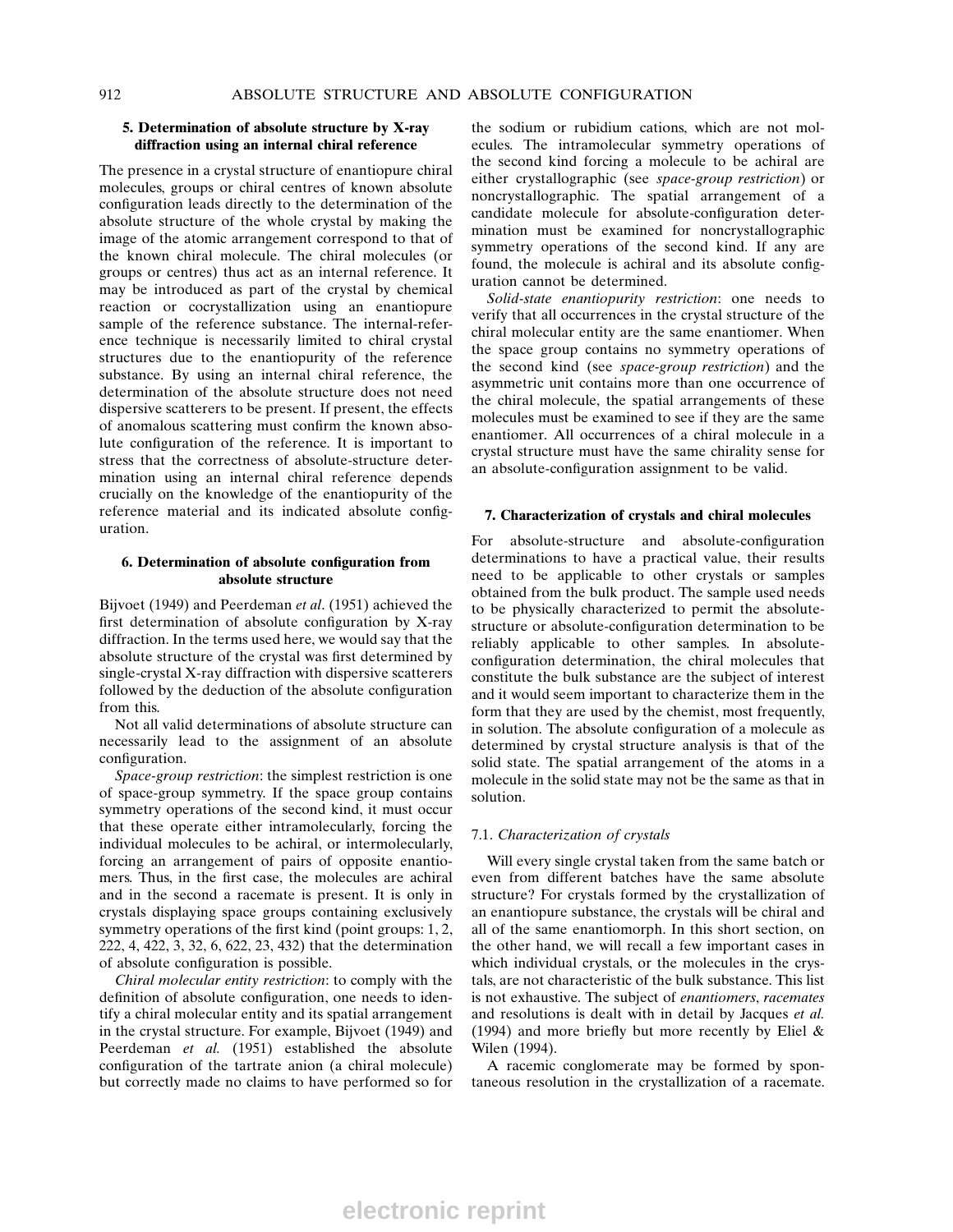Taking an arbitrary choice of crystal, the enantiomorph will be arbitrary. When the crystallization system contains an excess of one enantiomer, a mixture may be formed containing an excess of the one enantiomorph corresponding to the enantiomer in excess and an arbitrary choice of crystal may not be of that enantiomorph that is in excess.

Crystals with a chiral structure formed from achiral molecules in solution are a mechanical mixture of the two enantiomorphs. This is not a racemic conglomerate since the molecule is achiral. The proportion of the two enantiomorphs in the mechanical mixture is not fixed, and the phase diagram of this system and that of a racemate forming a racemic conglomerate are essentially different. Taking an arbitrary choice of crystal, the enantiomorph will be arbitrary.

In the preparation of crystals containing an internal chiral reference, the starting solution contains either the pure enantiomer  $R$  or the pure enantiomer  $S$  or perhaps a mixture of the two in unknown proportion. This solution is reacted or cocrystallized with another molecule  $R'$ , known to be enantiomerically pure.  $R-R'$  and  $S-R'$  are diastereoisomers and hence will be formed at different rates. The equilibrium point of the two reactions will be different. The solubility of  $R-R'$  and  $S-R'$ will be different. Under these conditions, it is easy to see that the proportion of crystals  $R-R'$  and crystals  $S-R'$ will not correspond to the proportion of the starting enantiomers  $R$  and  $S$  in solution. Only in the case of enantiomerically pure starting material will any crystal be characteristic of it.

#### 7.2. Characterization of chiral molecules

Classically, optical activity has been used as a fingerprint to characterize chiral molecules, since the symmetry restrictions on optical activity in solution are identical to those of enantiomers (the same is not true for the crystalline state). However, measurement of the optical rotation does not of itself establish the enantiopurity of a substance. Calculation of optical activity is very tricky, even if the molecular structure is known. Moreover, optical activity is dependent on wavelength, concentration and solvent. For the synthetic chemist, measurement of optical activity has taken a secondary role behind modern physicochemical techniques, such as asymmetric chromatography on enantioselective stationary phase, NMR, mass spectroscopy etc. Once calibrated correctly with a suitable mixture of enantiomers, these techniques are capable of establishing the enantiopurity of a substance and even in some cases of separating enantiomers.

#### 8. Determination of absolute structure in twinned crystals

A twinned crystal may be viewed as a solid-state agglomerated mixture of rotated and/or inverted copies of the untwinned crystal structure. Each component in this mixture is specified by two attributes.

(i) The volume fraction  $x_i$  of the *i*th component in the macroscopic crystal. This value may be established during structure refinement.

(ii) The Euclidean isometry relating the orientation of the component to that of the basic one. This twinsymmetry operation may be established by arguments of symmetry (Janovec, 1972; Flack, 1987) and is not unique. It comes from a group G of Euclidean isometries of which the crystal point group P is a subgroup,  $G \supset P$ . The twin-symmetry operation is in fact a representative of a left coset in the decomposition of G with respect to P.

#### 8.1. Rotation-only point groups

We will deal solely with the case in which  $P$  is one of the 11 noncentrosymmetric point groups containing only rotations (point groups: 1, 2, 222, 4, 422, 3, 32, 6, 622, 23, 432); the analysis is simple and the results are of use in the determination of absolute configuration. The symmetry operations of  $P$ , being operations of the first kind, have a determinant of +1 in their matrix representation. Thus, in the left coset decomposition of G with respect to  $P$ , it is evident that all the symmetry operations in any one coset will have the same determinant (either  $+1$  or  $-1$ ) since these are produced by multiplying the symmetry operations of  $P$  on the left by one and the same symmetry operation drawn from G. It results that for a rotation-only point group, although any twin-symmetry operation is not unique, the determinant of equivalent twin laws is invariant. Twin symmetry operations of determinant +1 will produce a rotatedonly image of the basic structure, whereas those with determinant  $-1$  will produce a rotated and inverted image. For the purposes of the analysis of absolute structure, the total amount of rotated-only structure,  $x^+$ , may be deduced by summing the volume fractions corresponding to twin laws of determinant +1,  $x^+ = \sum_i x_i^+$ , and that of rotated-and-inverted structure,  $x^-,$  may be deduced by summing the volume fractions corresponding to twin laws of determinant  $-1$ ,  $x^- = \sum x_i^- \cdot x^+$  is the equivalent of the Flack x parameter for multiply twinned crystals. It must be emphasized that the above analysis does not apply to the ten noncentrosymmetric point groups containing symmetry operations of the second kind (point groups:  $m$ ,  $mm2$ , 4,  $\bar{4}2m$ , 4mm, 3m,  $\bar{6}$ ,  $\bar{6}m2$ , 6mm,  $\bar{4}3m$ ) nor to the 11 centrosymmetric point groups (point groups:  $\overline{1}$ ,  $2/m$ , mmm,  $4/m$ ,  $4/mmm$ ,  $3, 3m$ ,  $6/m$ ,  $6/mmm$ ,  $m3, m3m$ ).

#### 8.2. Example 1 of Herbst-Irmer & Sheldrick (1998)

Consider example 1 of Herbst-Irmer & Sheldrick (1998), a twinned crystal of a compound containing a hydridochlorocarbonyltris(triphenylphosphine)osmium-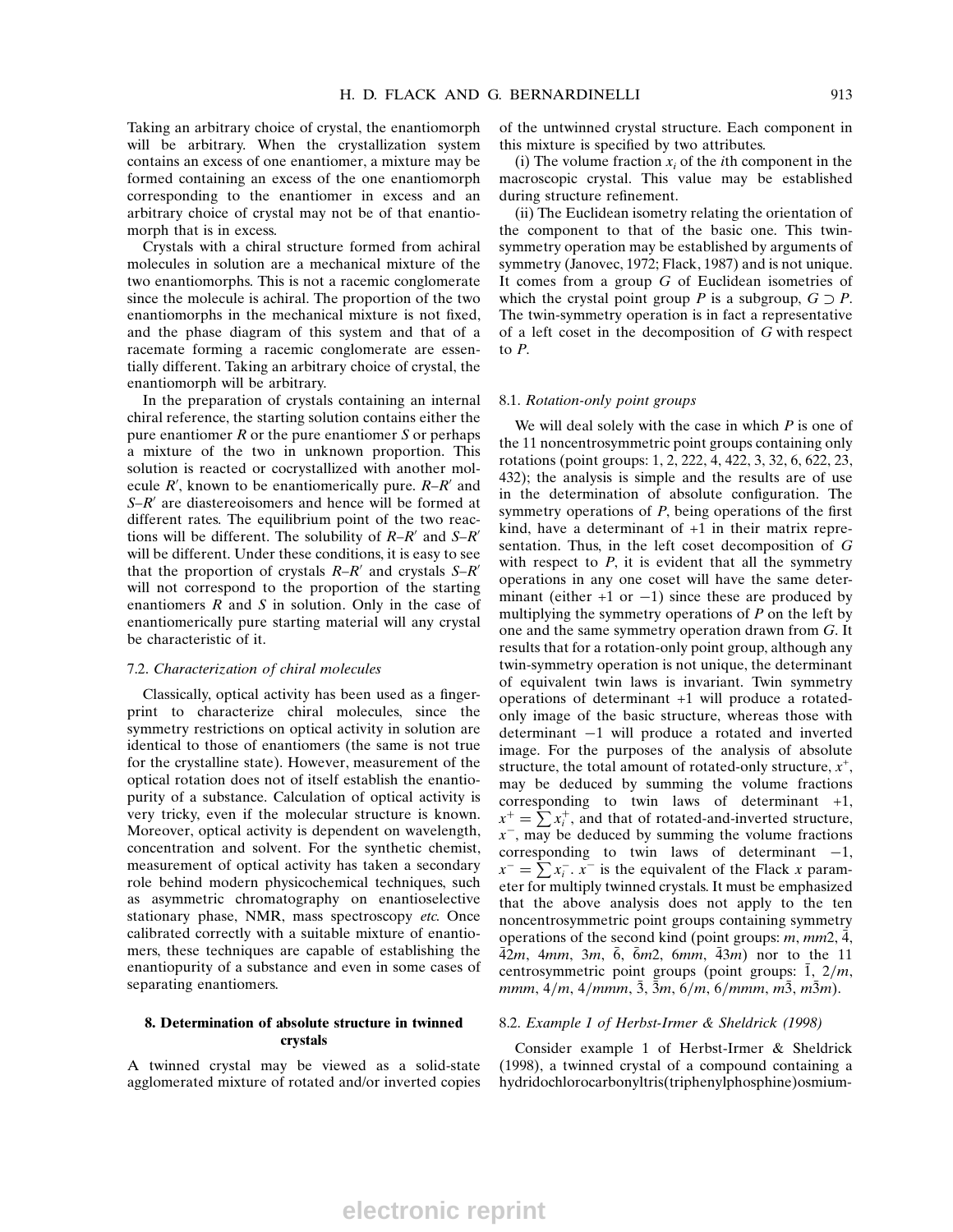(II) ion in space group  $P3<sub>1</sub>$ . This space group contains only symmetry operations of determinant +1 and the above analysis may be applied. The structure was refined as a four-component twin:  $k_2 = 0.064$  (13) for matrix  $010,100,00-1$ ,  $k_3 = 0.038$  (17) for matrix  $-100,0-10,00-1$  and  $k_4 = 0.329$  (13) for matrix  $0-10, -100, 001'$ .  $k_1$  may be obtained from the relationship  $k_1 = 1 - k_2 - k_3 - k_4$  to give  $k_1 = 0.569$  (14) for matrix 100,010,001. The twin symmetry operations are of determinant  $+1$  for matrices 1 and 2, and  $-1$  for matrices 3 and 4. In the nomenclature of the current analysis, one has  $x_1^+ (= k_1) = 0.569(14), x_2^+ (= k_2) = 0.669(14)$ 0.064 (13),  $x_1^- (= k_3) = 0.038(17)$  and  $x_2^- (= k_4) = 0.038(17)$ 0.329 (13), giving  $x^+$  (=  $x_1^+ + x_2^+$ ) = 0.633 (17) and  $x^ (= x_1^- + x_2^-) = 0.367 (17)$ . The standard uncertainty of  $x<sup>-</sup>$  (equivalent to the Flack x parameter for this multiply twinned crystal) is low and one thus sees that the inversion-distinguishing power of the measurements is very good, as expected by Herbst-Irmer & Sheldrick (1998). The experiment clearly shows that 63% of the crystalline sample contains the structure determined by Herbst-Irmer & Sheldrick (1998) in space group  $P3<sub>1</sub>$  and 37% contains the inverted structure in space group  $P3<sub>2</sub>$ . From these measurements, it is clearly neither possible to establish the absolute structure nor possible to establish the absolute configuration for this compound, for which in any case the synthesis was probably not stereospecific.

#### 9. Defining absolute structure and absolute configuration

The definition of *absolute structure* as given in the glossary  $(\S1)$  appears here for the first time in print, whereas that of *absolute configuration* is essentially the IUPAC definition (Moss, 1996) with a small but most significant modification. The two definitions are written in the same style in order to emphasize their similarities and differences.

Our modification of the IUPAC definition of *absolute* configuration consists of the adjunction of the words physically identified as a qualifier to chiral molecular entity. It is thought of importance to add these words as there is little use of an absolute-configuration determination if the substance studied cannot be reliably identified at a later stage. On this point, the IUPAC  $(1996)$ definition has already been criticized by Eliel (Eliel  $\&$ Wilen, 1994) and Collet (1998) and it is instructive to note that previously Jacques et al. (1994) insisted that the optical activity of the substance should be reported for an absolute-configuration determination to be valid. As mentioned above, other techniques are now also available. The expression *physically identified* has also been included in the definition of *absolute structure*, echoing the plea of Glazer & Stadnicka (1989) that, as part of absolute-structure determination, the characterization of the crystal itself by measurement of a physical, chemical or morphological property be undertaken and reported. These authors also provide a scheme for the consistent naming of the property.

The definition of absolute configuration makes it clear that the term is to be applied only to chiral molecular entities and not to whole crystals. This is in agreement with the recommendations of Glazer & Stadnicka (1989) `...that the term absolute configuration should be reserved only for molecular species and not for crystal structures'. We concur with Glazer & Stadnicka on this point.

Jones (1998) in his definition (Jones,  $1984a$ ) of the expression 'determination of absolute structure', viz ª ... it is often necessary to consider carefully exactly which manifestation of noncentrosymmetry is being determined by the analysis of anomalous scattering effects. It is unfortunate that there is no general expression corresponding to `determination of absolute configuration (or conformation) or of polar-axis direction or resolving the ambiguity of enantiomorphic space-group pairs or of axis directions' ... I suggest the use of 'determination of absolute structure' ... ", wished to provide a blanket term for the entity now expressed by the Flack (1983) parameter. Several factors make us think that the time is now opportune to make much finer use of absolute structure. Firstly, in the reporting of an analysis of a noncentrosymmetric structure which does not seek to determine absolute structure or absolute configuration, it is sufficient to state the value and standard uncertainty obtained for the Flack parameter as proof that a polar-dispersion error has not been made. In this case, no physical interpretation of the Flack parameter is undertaken and no physical characterization of the crystal or molecules is necessary. Use of `determination of absolute structure' according to Jones may more clearly be expressed by 'refinement of the Flack (1983) parameter'. Secondly, for a property to be worthy of carrying the *absolute* qualifier, it must be adequately physically identified. Thirdly and lastly, it is natural for a crystal that a property structure should describe a spatial arrangement of atoms represented by a list of atomic coordinates. As defined, absolute structure takes on a clear and useful meaning, ensuring its continued use into the future.

#### 10. Concluding remarks

On ne peut être trop prudent dans les conclusions à déduire de l'expérience, lorsque l'on a affaire à des substances quelquefois si semblables en apparence, et qui peuvent être au fond si différentes. (Pasteur, 1848.)

In order to clarify the comprehension and presentation of absolute structure, we have separated different but interacting concepts under different names. Absolute structure describes the spatial arrangement of atoms in a noncentrosymmetric crystal structure for